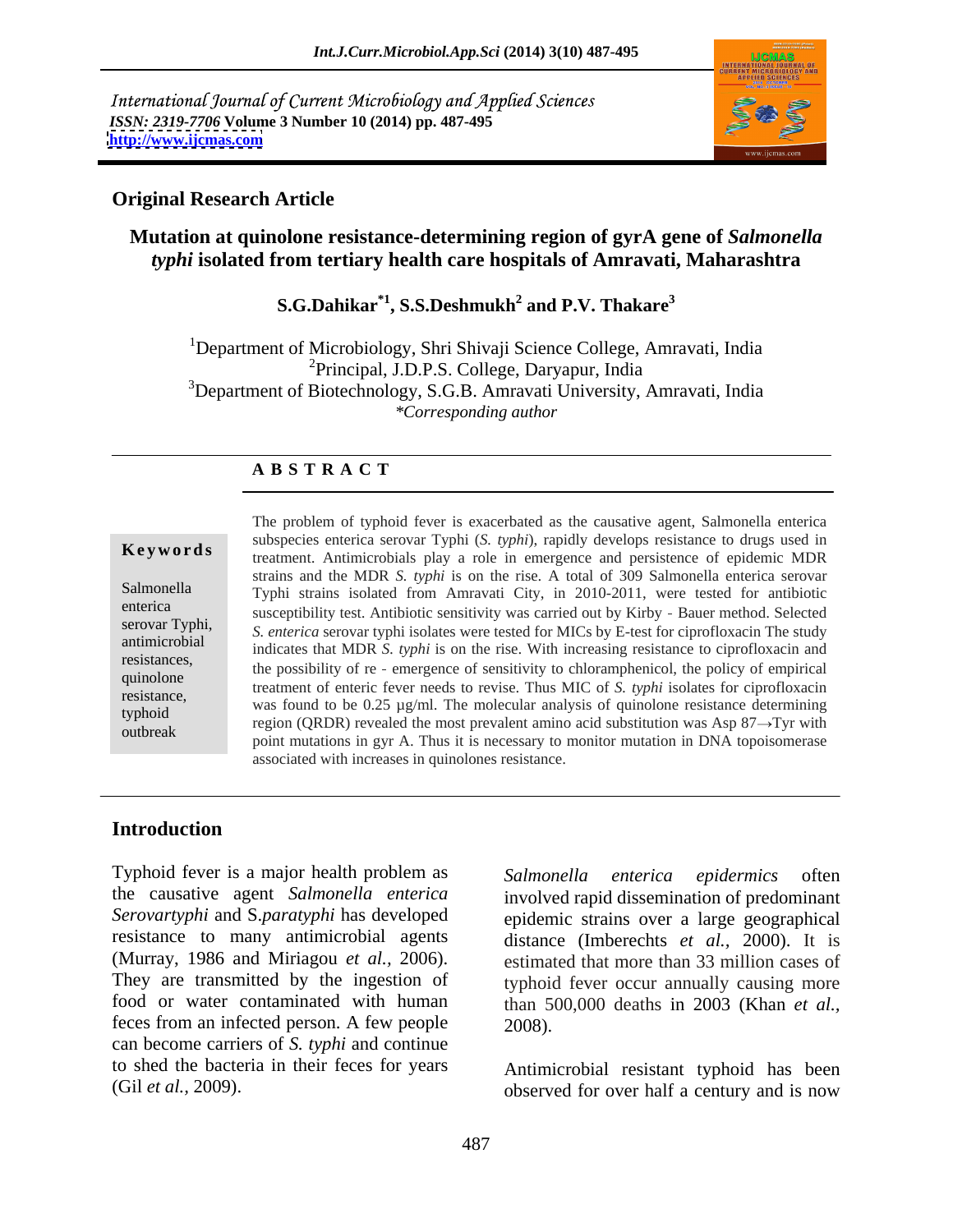common in many areas. Chloramphenicol shortly after the drug was introduced for rate of MDR of *S. typhi* can fluctuate over and phenotypes. Fluoroquinoloes reduce the Identification and confirmation of duration of fever. Among fluoroquinolones ciprofloxacin is most active drug against

A single mutation in the *gyr* A gene is sufficient to confer resistance to nalidixic acid and reduce susceptibility to **Antimicrobial susceptibility testing** fluoroquinolones, and a second mutation leads to high-level fluoroquinolone Antibiotic sensitivity test of *Salmonella*  resistance (MIC range 8 to  $> 32 \mu g$  ml<sup>-1</sup>) *typhi* isolate from different health care (Renuka *et al.,* 2005). Resistance to ciprofloxacin is mediated either by The selection of antibiotics was based on the chromosomal mutations in *gyr*A gene, or by decreased cell wall permeability. Such antibiotics) collected from the tertiary health mutations confer resistance not only to care centres of Amravati city. Based on this ciprofloxacin but also to the entire class of data, the antibiotics were selected for fluoroquinolone agents (Therelfall *et al.,* 1997). (a) of loxacin, norfloxacin, co-trimoxazole,

Five hundred and three typhoid positive samples were collected from general hospital and private pathology laboratory for **Minimum** Inhibitory Concentration evaluation of possible series of bacterial infection during the period of March 2010 to<br>June 2011. The specimen were preferably June 2011.The specimen were preferably Minimum inhibitory concentration was

resistant *S. typhi* was first reported in 1950, organism were likely to be present in the treatment of typhoid. By early 1970s *S. typhi* blood samples were drawn. Collected resistant to both chloramphenicol and samples were brought to the laboratory for ampicillin had been observed and multidrug further analysis. Blood sample of positive resistant *S. typhi* emerged soon after. The Widal test were culture on various time and geographical space, as can the agar (BSA), *Shigella Salmonella* (SS) agar, precise combination of drug resistance genes Xylose Lysine Dioxycholate (XLD) agar. typhoid (DuPont, 1993). biochemical and enzymatic reactions. Out of collected at the onset of fever, at when the blood stream. When fever was intermittent, differentiating media i.e. Bismuth Sulphite Identification and confirmation of *Salmonella* strains were carried out on the basis of morphological, cultural, these 309Widal positive samples were selected for further study.

Present study deals with analysis of nitrofurantoin mainlybelonging to quinolone mutations in gyraseand a mechanism of group of antibiotic along with ampicillin, fluoroquinolone resistance and the chloramphenicol, gentamycin, streptomycin prevalence of multiple antimicrobial and tetracycline. *S. enterica*serovarTyphi resistances among *S. enteric* serovarTyphi isolates were tested for susceptibility to isolated from Amravati city were antimicrobials.Antibiotic susceptibility determined. pattern of the isolates were determined by **Materials and Methods according** to Clinical and Laboratory centers was determined for 13 antibiotics. data (about commonly prescribed present study namely ciprofloxacin, ofloxacin, norfloxacin, co-trimoxazole, levofloxacin, aztreonam, gatifloxacin, antimicrobials.Antibiotic susceptibility the Bauer  $-$  Kirby disc diffusion method Standards Institutes (CLSI) guide lines (CLSI, 2008).

# **Minimum Inhibitory Concentration (MIC)**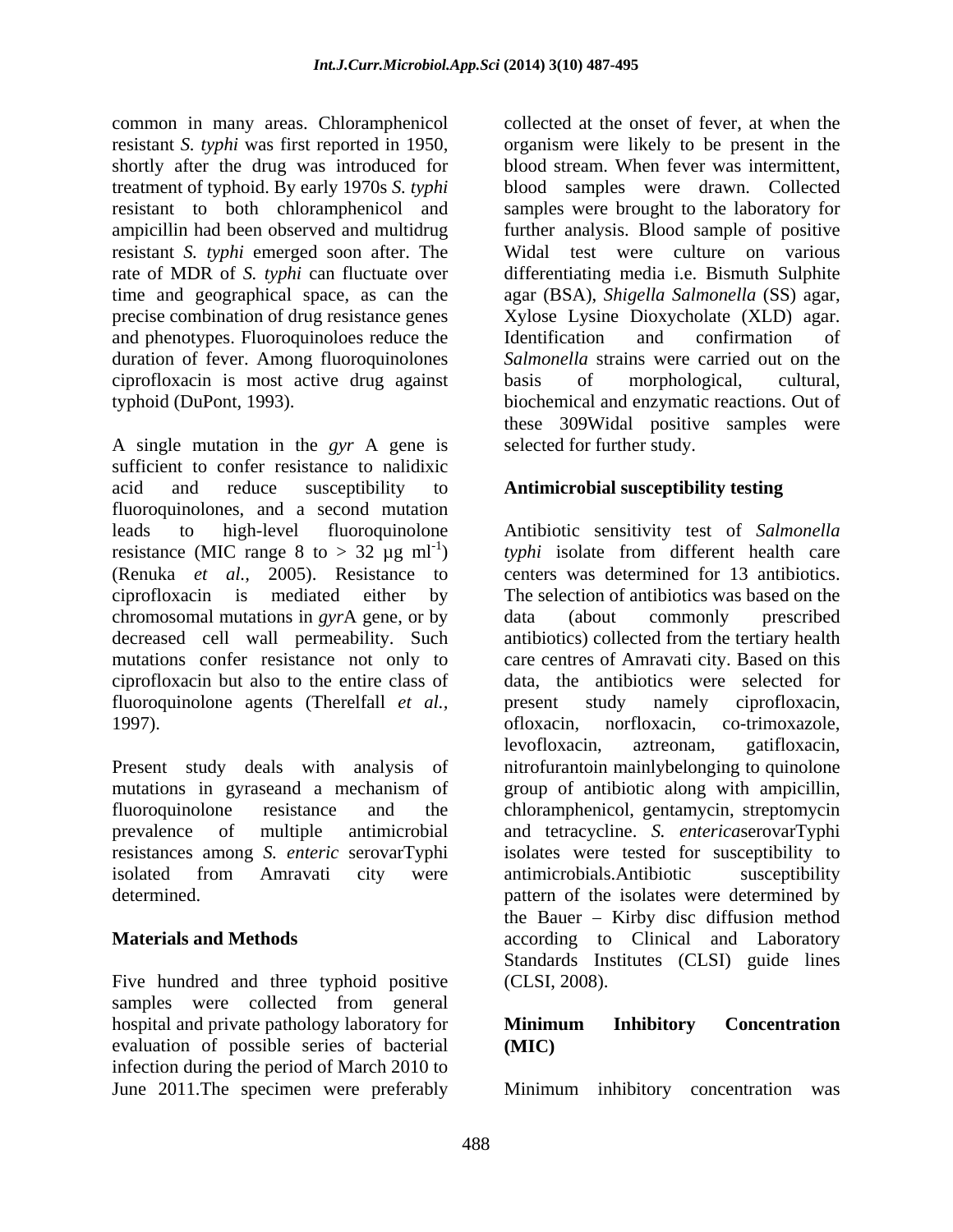performed by Epsilometer Test "E" Test. The antibiotic ciprofloxacin was used for 30 cycles of denaturation at 94°C for 30 sec, determining the MIC against ciprofloxacin resistant isolates. MIC breakpoint for 72°C for 1 min and final extension at 72°C susceptibility of *Salmonella typhi* providing by CLSI guidelines (CLSI, 2008) were used for interpreting "E" test MIC values. **Result and Discussion** 

Genomic DNA was extracted from by morphology, colony characters and overnight grown cultures of the selected different biochemical test such as Indole, bacterial isolates. Bacterial growth culture of Methyl red, Vogues Proskauer and Citrate 0.5 Mc-Farland standards was centrifuged at utilization. All the isolated pure cultures 10,000 rpm for 3 minutes. Repeat same step gave the 100% standard results. In triple for one more time for sufficient pellet. sugar iron tests acid, gas and  $H_2S$  production Bacterial pellet was washed twice with were detected. distilled water and the pellet was resuspended in 100 µl nuclease free water.

PCR amplification was performed using a template DNA, 20 µmol of *gyrA* primers,

**Table.1** Primers used for PCR amplification

|                    |                                | ---------                                        |
|--------------------|--------------------------------|--------------------------------------------------|
|                    | <b>Primer</b> Primer sequences |                                                  |
| gyrA-F             |                                | The ciprofloxacin resistance in S. typhi is      |
|                    | ATGAGCGACCTTGCGAGAGA           | due to accumulation of mutations in specific     |
|                    | AATTACACCG-3'                  | site of gyr A. Clinical isolates with            |
|                    |                                | resistance $0.25 \mu g/ml$ to ciprofloxacin were |
| gyrA-R $\vert$ 5'- |                                | selected for the analysis of mutation in         |
|                    | CTTCTGTAGTCGTAACTTCCC          | QRDR. DNA was isolated from the                  |
|                    | GACTACCTT-3'                   | selective strains. Using the isolated DNA        |
|                    |                                | and PCR primers gyr A (F and R) the              |

Amplification was carried out with an initial

denaturation at 95°C for 10 min followed by annealing at 50°C for 30 sec., extension at for 10 min in Plam cycler (Corbette).

# **Result and Discussion**

**Isolation of genomic DNA** All the 309 Widal test positive samples were separated out. Pure culture were identified were detected.

The pellet was kept at 85 $^{0}$ C water bath for 1 concentrations of ciprofloxacin on the minute to bring about the cell lysis. survival of *S. typhi* isolates. Ciprofloxacin 50 µl reaction mixture containing 100 ng of ciprofloxacin ranges  $0.001\mu\text{g/ml}$  to 240 200  $\mu$ M of dNTPs, 1.5 mM of MgCl<sub>2</sub>, 1U of resistant to 0.01  $\mu$ g concentration. Thus *Taq*DNA polymerase (MBI Fermentas) and MIC of *S. typhi* isolates for ciprofloxacin 10 µl of 10x *Taq* polymerase buffer. The was found to be 0.25 µg. Similar sequences of quinolone resistant genes of observations were recorded in case of *S*. *gyr*A (Table 1) used were as follows: *paratyphi* isolates where the MIC was 0.25 MIC results showed the effect of various resistant isolates of *S. typhi* were tested against 15 different concentrations of µg/ml. All the isolates were found to be resistant to 0.01 µg concentration. Thus µg.

### and sequencing of genes coding for the **Molecular identification of Ciprofloxacin** quinolone resistance **resistant isolates by polymerase chain reaction**

ATGAGCGACCTTGCGAGAGA due to accumulation of mutations in specific AATTACACCG-3' site of *gyr* A. Clinical isolates with CTTCTGTAGTCGTAACTTCCC QRDR. DNA was isolated from the GACTACCTT-3' Selective strains. Using the isolated DNA resistance 0.25 µg/ml to ciprofloxacin were and PCR primers *gyr* A (F and R) the QRDR sequences was amplified. The amplified DNA of size 600bp yield single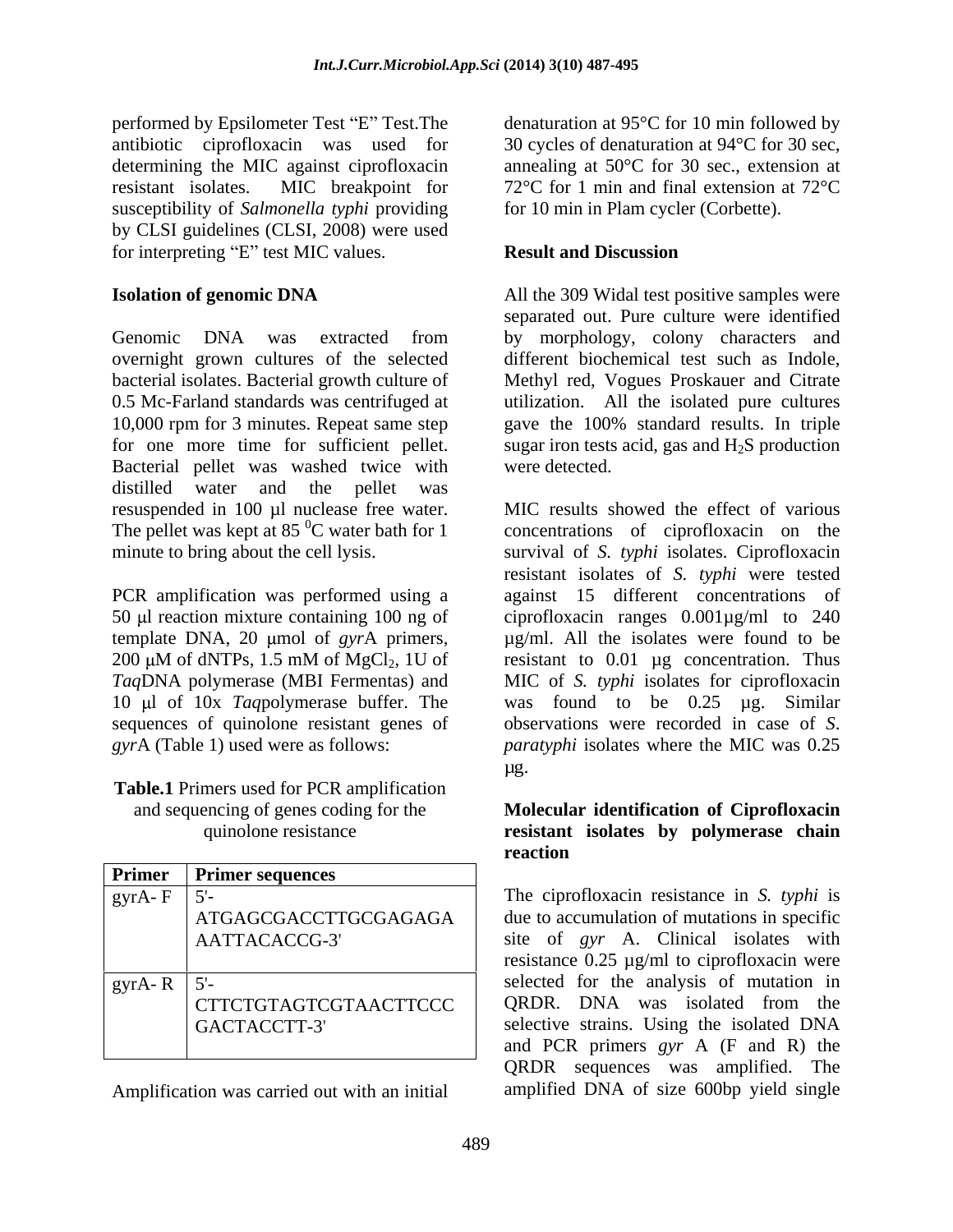Ltd (Banglore) using ABI 3710 sequencers using Sanger's method of sequencing. The and chromatogram files with extension \*.abi

The nucleic acid sequences were searched using NCBI (National Center for Biotechnology Information) data base *Salmonella* is one of the leading cause of BLAST (Basic Local Alignment Search Tool) to find out the similarity matrices with the sequences already deposited in the NCBI nucleotide database. The sequences already difficult due to the increased prevalence of deposited in NCBI database for QRDR MDR *Salmonella* strains. To control the region GI: AL513382.1 was used as spread of multidrug resistant *Salmonella*, it standered sequence for further analysis. is important to first understand mechanism

Standard alignment tool Bioedit (V7.2.0)

band was sequenced by Chromas Biotech was used for alignment and analysis of mutations.

sequences were provided in Fasta format Multiple sequence alignment using BLAST analysed using Chromos Lite (V.2.4). with MIC 0.25 µg/ml had mutation at **Alignment of Sequences** 133. BLAST nucleotide sequence alignment **BLAST Search** sequence of sample 2 had mutations at two tool for *gyr*A DNA sequence of sample 1 position Asp 87, Val 73, Ala 119 and Gly are shown in (Fig.1) The *gyr* A DNA sites i.e. Asp 87 and Tyr 86. The mutation at Asp87 was common in both the strains.

**BioEdit** resistance is transmitted to and between food borne illness in countries around the world. Treatment of *Salmonella* infections in both animal and human, have become more responsible for drug resistance and how drug *Salmonella* strains (Alcaine, 2007).

| Sr.            | Antimicrobials  | <b>Resistance</b> | <b>Percentages</b> | <b>Sensitive</b> | <b>Percentages</b> | <b>MAR</b>   |
|----------------|-----------------|-------------------|--------------------|------------------|--------------------|--------------|
| No.            |                 |                   |                    |                  |                    | <b>Index</b> |
|                | Aztreonam       | 231               | 74.75              | 78               | 25.24              | 0.0575       |
|                | Gatifloxacin    | 33                | 10.67              | 276              | 89.92              | 0.0082       |
|                | Nitrofurantoin  | 162               | 54.42              | 147              | 47.57              | 0.0403       |
|                | Co-trimoxazole  | 162               | 54.42              | 147              | 47.57              | 0.0403       |
|                | Ciprofloxacin   | 130               | 42.07              | 179              | 57.92              | 0.0323       |
|                | Ofloxacin       | 62                | 20.06              | 247              | 79.93              | 0.0154       |
|                | Norfloxacin     | 82                | 26.53              | 227              | 73.46              | 0.0204       |
|                | Levofloxacin    | $\sqrt{2}$        | 22.65              | 239              | 77.34              | 0.0174       |
|                | Ampicillin      | 303               | 98.05              | 06               | 1.94               | 0.0754       |
|                | Chloramphenicol | $178$             | 57.60              | 131              | 42.39              | 0.0443       |
|                | Gentamycin      | 85                | 27.05              | 224              | 72.39              | 0.0211       |
| 1 <sub>0</sub> | Streptomycin    | 108               | 34.95              | 201              | 65.04              | 0.0268       |
|                | Tetracycline    | 286               | 92.55              | 23               | 7.44               | 0.0711       |

**Table.2** Percentage zone of inhibition by antibiotics against *Salmonella* isolates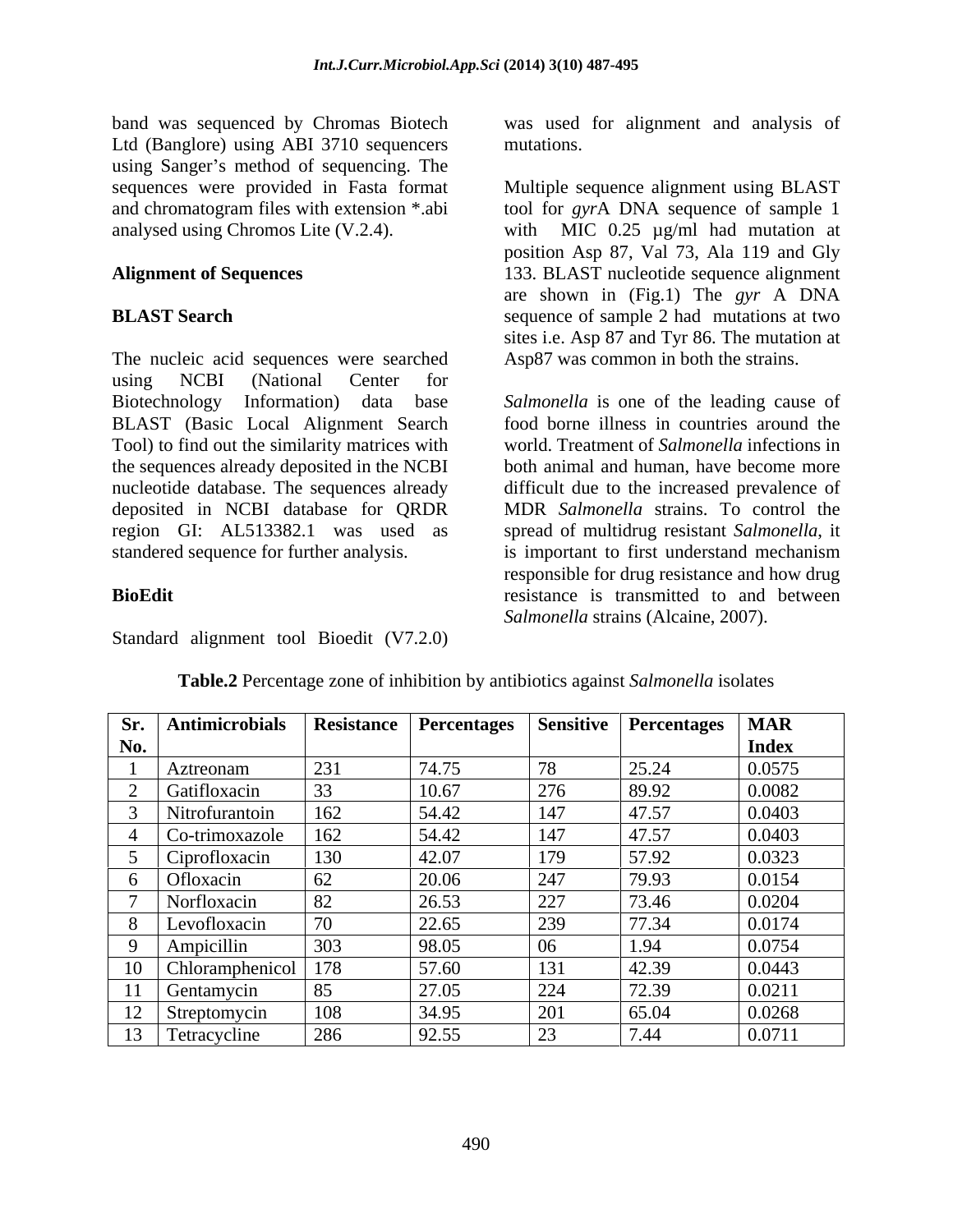|                                  | 10<br>20<br>30<br>40                                                                                                                 |
|----------------------------------|--------------------------------------------------------------------------------------------------------------------------------------|
| Standard AL513382.1 S.typhi      | GGCCTGAAGCCGGTACACCGTCGCGTACTTTACGCCATGA<br>52<br>L<br>K<br>P V<br>H<br>G<br>R<br>R<br>V<br>L<br>X<br>А                              |
| Sample1 gyrA gene                | GGCCTGAAGCCGGTACACCGTCGCGTACTTTACGCCATGA                                                                                             |
| Sample2 gyrA gene                | 52<br>L<br>$\mathbb{P}$<br>V<br>Η<br>R<br>R<br>L<br>Y<br>A<br>G<br>K<br>V<br>М<br>GGCCTGAAGCCGGTACACCGTCGCGTACTTTACGCCATGA           |
|                                  | H<br>$_{\rm R}$<br>L<br>52<br>L<br>K<br>$\mathbf{P}$<br>V<br>R<br>V<br>Y<br>$\mathbb{A}$<br>M<br>G                                   |
|                                  | 50<br>60<br>70<br>80                                                                                                                 |
| Standard   AL513382.1   S. typhi | ACGTATTGGGCAATGACTGGAACAAAGCCTATAAAAAATC                                                                                             |
| Sample1_gyrA gene                | L<br>G N<br>D<br>W<br>N<br>К<br>S<br>66<br>N V<br>$\mathbb{A}$<br>Y<br>K<br>$\mathbb{K}$<br>ACGTATTGGGCAATGACTGGAACAAAGCCTATAAAAAATC |
| Sample2_gyrA gene                | L<br>G<br>N<br>D<br>W<br>К<br>Y<br>S<br>66<br>N<br>V<br>N<br>A<br>K<br>К<br>ACGTATTGGCCAATGACTGGAACAAAGCCTATAAAAAATC                 |
|                                  | L<br>G N<br>D<br>W<br>$\mathbb N$<br>К<br>$\mathbf{A}$<br>Y<br>$S$ 66<br>N V<br>K<br>К                                               |
|                                  | 90<br>100 110<br>120                                                                                                                 |
| Standard AL513382.1 S.typhi      | TGCCCGTGTCGTTGGTGACGTAATCGGTAAATACCATCCC                                                                                             |
|                                  | V<br>I<br>G<br>79<br>A<br>$\mathbb{R}$<br>V V G<br>К<br>Y<br>H<br>D<br>Р<br>TGCCCGTGTCGTTGGTGACGAAATCGGTAAATACCATCCC                 |
| Sample1_gyrA gene                | V<br>V<br>G<br>D<br>E<br>I<br>G<br>Y<br>P<br>79<br>$_{\rm R}$<br>К<br>Н                                                              |
| Sample2 gyrA gene                | TGCCCGTGTCGTTGGTGACGTAATCGGTAAATACCATCCC<br>G K Y<br>H<br>79<br>A R V V G<br>D<br>V<br>I<br>P                                        |
|                                  | 130<br>140<br>150<br>160                                                                                                             |
|                                  |                                                                                                                                      |
| Standard AL513382.1 S.typhi      | CACGGCGATTCCGCAGTGTATGACACCATCGTTCGTATGG<br>Y<br>T<br>92<br>A<br>V<br>D<br>I<br>H<br>G<br>D<br>S<br>V<br>R<br>М                      |
| Sample1_gyrA gene                | CACGGCGATTCCGCAGTGTATTACACCATCGTTCGTATGG<br>Y<br>Y<br>92<br>G<br>D<br>S<br>A<br>V<br>T<br>I<br>V<br>R<br>M                           |
| Sample2 gyrA gene                | CACGGCGATTCCGCAGTGTAATACACCATCGTTCGTATGG<br>S A<br>$^\star$<br>Y<br>92<br>H G D<br>V<br>T<br>I V<br>$\mathbb R$<br>M                 |
|                                  |                                                                                                                                      |
|                                  | 170<br>180<br>190<br>200                                                                                                             |
| Standard AL513382.1 S.typhi      | CGCAGCCATTCTCGCTGCGTTACATGCTGGTGGATGGTCA                                                                                             |
|                                  | A Q P F S L R Y M L V D G<br>$Q$ 106                                                                                                 |
| Sample1_gyrA gene                | CGCAGCCATTCTCGCTGCGTTACATGCTGGTGGATGGTCA<br>F<br>S<br>L<br>R<br>Y<br>М<br>L<br>V<br>D<br>G<br>106<br>AQ P<br>O                       |
| Sample2_gyrA gene                | CGCAGCCATTCTCGCTGCGTTACATGCTGGTGGATGGTCA<br>A Q P F S L R Y M L V D G<br>0.106                                                       |
|                                  | 210<br>220<br>230<br>240                                                                                                             |
| Standard AL513382.1 S.typhi      | .               <del>. . 1</del><br>GGGTAACTTCGGTTCTATTGACGGCGACTCCGCGGCGGCA                                                         |
|                                  | 119<br>N<br>F<br>G<br>S<br>I<br>D<br>G<br>D<br>S<br>$\mathbb{A}$<br>$\mathbb{A}$<br>A                                                |
| Sample1_gyrA gene                | GGGTAACTTCGGTTCTATTGACGGCGACTCCGCGGCGGCC<br>F G S<br>I<br>D<br>G D<br>S<br>A<br>A<br>119<br>G N<br>A                                 |
| Sample2_gyrA gene                | GGGTAA<br>TATTGACGGCGACTC<br>CGCGGCGGCA<br>F G S I D G D S A<br>119<br>$\mathbb{A}$<br>$\mathbb{A}$<br>GN                            |
|                                  |                                                                                                                                      |
|                                  | 250<br>260<br>270<br>280                                                                                                             |
| Standard  AL513382.1  S. typhi   | ATGCGTTATACGGAGATCCGTCTGGCGAAAATCGCCCACG<br>132<br>M<br>R<br>т<br>E<br>R<br>L<br>К<br>ı                                              |
| Sample1 gyrA gene                |                                                                                                                                      |
|                                  | ATGCGTTATACGGAGATCCGTCTGGCGAAAATCGCCCACG                                                                                             |
| Sample2_gyrA gene                | 132<br>R<br>L<br>А<br>Η<br>M<br>$\mathbb{R}$<br>Y<br>T<br>E<br>Ι<br>К<br>Ι<br>А<br>ATGCGTTATACGGAGATCCGTCTGGCGAAAATCGCCCACG          |
|                                  | 132<br>L<br>R<br>Y<br>T<br>E<br>I<br>$\mathbb{R}$<br>A<br>К<br>I<br>A<br>H<br>M                                                      |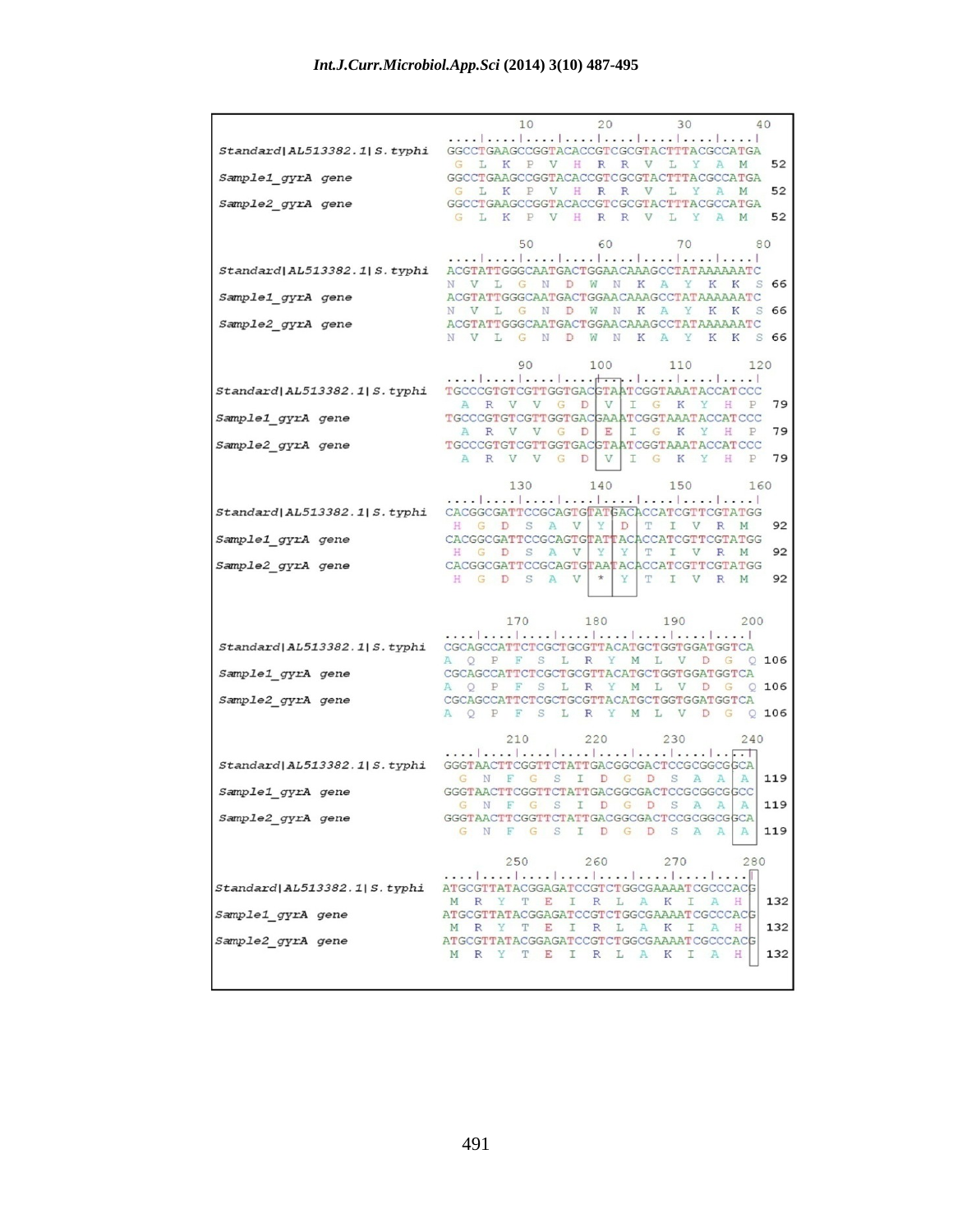|                                           | 300 310 320<br>290                                                                                               |
|-------------------------------------------|------------------------------------------------------------------------------------------------------------------|
| Standard   AL513382.1   S. typhi          | GACTGATGGCCGATCTCGAAAAAGAGACGGTGGATTTCGT<br>L M A D L E<br>K<br>E<br>T V D<br>$V$ 146                            |
| Sample1 gyrA gene                         | AACTGATGGCCGATCTCGAAAAAGAGACGGTGGATTTCGT<br>L M A D L E K<br>E<br>T V<br>D<br>F V 146                            |
| Sample2 gyrA gene                         | AACTGATGGCCGATCTCGAAAAAGAGACGGTGGATTTCGT<br>L M A D L E K<br>E<br>T V D F V 146                                  |
|                                           | 330<br>340<br>350<br>360                                                                                         |
| Standard AL513382.1 S.typhi               | GGATAACTATGACGGTACGGAAAAAATTCCGGACGTCATG                                                                         |
| Sample1_gyrA gene                         | D N Y D G<br>T<br>E<br>K I<br>159<br>P<br>D<br>GGATAACTATGACGGTACGGAAAAAATTCCGGACGTCATG                          |
| Sample2 gyrA gene                         | YDG<br>159<br>D N<br>T<br>E<br>К<br>I<br>$\mathbf{P}$<br>D<br>M<br>V<br>GGATAACTATG-CGGTACGGAAAAAATTCCGGACGTCATG |
|                                           | D N<br>Y DG TE<br>К<br>$\mathbb{I}$<br>$\mathbf{P}$<br>$\mathbb{D}$<br>V<br>159<br>M                             |
|                                           | 370<br>380<br>390<br>400                                                                                         |
| Standard   AL513382.1   S. typhi          | CCGACCAAAATTCCGAATCTGCTGGTGAACGGTTCTTCCG<br>172<br>P T K I P N L L V N G<br>S<br>S                               |
| Sample1_gyrA gene                         | CCGACCAAAATTCCGAATCTGCTGGTGAACGGTTCTTCCG<br>172<br>P T K<br>I P N<br>L L<br>V N<br>G<br>S<br>S                   |
| Sample2 gyrA gene                         | CCGACCAAAATTCCGAATCTGCTGGTGAACGGTTCTTCCG                                                                         |
|                                           | P T K I P N L L V N G<br>172<br>S<br>S                                                                           |
|                                           | 410<br>420 430<br>440                                                                                            |
| Standard AL513382.1 S.typhi               | GTATCGCAGTAGGTATGGCGACGAATATCCCGCCCGCACAA<br>G I A V G M<br>$\mathbf{A}$<br>N 186<br>т<br>N<br>I<br>P P H        |
| Sample1 gyrA gene                         | GTATCGCAGTAGGTATGGCGACGAATATCCCGCCGCACAA                                                                         |
| Sample2 gyrA gene                         | G I A V G<br>M<br>$\mathbf{A}$<br>T<br>N<br>I<br>P<br>H N 186<br>P<br>GTATCGCAGTAGGTATGGCGACGAATATCCCGCCG        |
|                                           | I P P<br>186<br>G I A V G M A<br>T<br>N                                                                          |
|                                           |                                                                                                                  |
| Standard   AL513382.1   S. typhi CCTGACGG | .                                                                                                                |
| CCTGACGG<br>Sample1 gyrA gene             | L T                                                                                                              |
| Sample2 gyrA gene                         | L T                                                                                                              |

**Figure.1** Mutations observed in *S. typhii* isolates

The clinical diagnosis of typhoid fever is monitoring and investigationsof *Salmonella*  difficult, as the presenting symptoms are infection in Amravati. The isolates were often diverse and similar to those observed analyzed to determine the antibiotic with other febrile illness. The defective susceptibility pattern and the resistance was diagnosis of typhoid fever requires the found against 13 different antibiotics (Table isolation of *Salmonella typhi* or paratyphi 2). In the present study the *S. typhi* strains from the patients concerned. Widal test is showed highest resistant to ampicillin 98%, helpful for rapid diagnosis of typhoid fever during epidemics (Wallace, 1972). Medical Similar results were reported by Hila *et al.* doctors are not familiar with microbiological (2011) in their dynamic of antimicrobial tools; they rely the clinical picture or Widal test for the diagnosis of typhoid fever isolated during the year 1985-2004 but

Present study shows the presence of MDR *Salmonella* strains circulating in Amravati <br>
The resistance pattern showed 54.42%<br>
which present an increasing public health <br>
resistance to co-trimoxazole. 98% strains which present an increasing public health problem and the data reported herein will

(Lunguya *et al.,* 2012). tetracycline 93% and chloramphenicol 57%. resistance of *Salmonella typhimurium* having the slight difference in chloremphenicol resistance.

contribute towards epidemiological resistance towards chloramphenicol. SimilarThe resistance pattern showed 54.42% resistance to co-trimoxazole. 98% strains were found resistant to ampicillin and 57%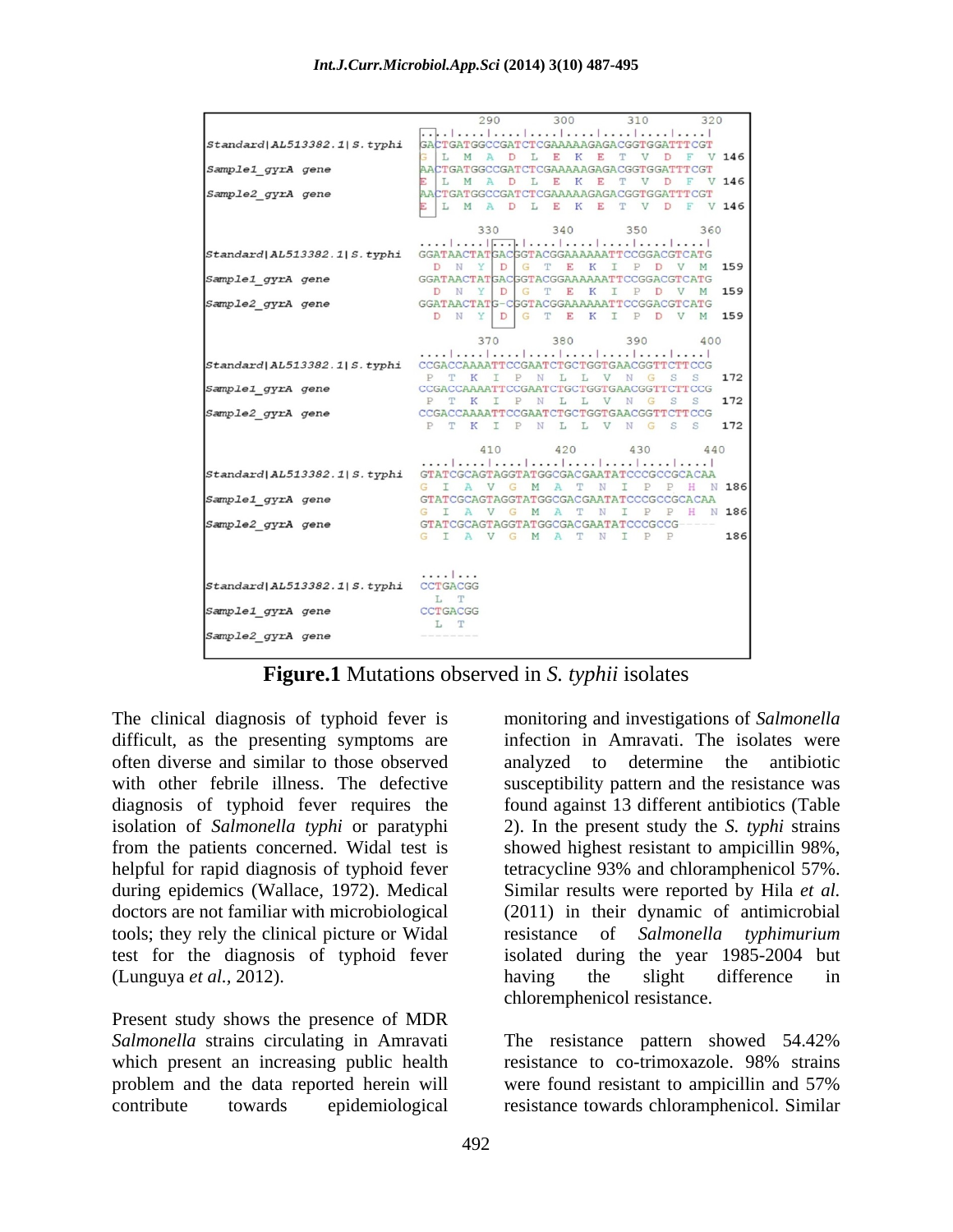Resistance to chloramphenicol was reported to emerge in only two years after its introduction in 1948 and was not until 1972 quinolone resistance and that DNA gyrase is that typhoid fever causes by a primary target of the quinolones *in vivo*. In chloramphenicol resistant *S.typhi* become a other species the occurrence of single first major problem. Outbreak occurred in step resistance mutations in *gyr*A also Mexico, India, Vietnam, Thailand, Korea suggest that DNA gyrase is the primary and Peru. In present study sensitivity of target (Hooper, 1998).Quinolones are the chloramphenicol was also noted i.e. 42.39%. most commonly prescribed antibacterial, Chloramphenicol sensitivity documented in their use is threatened by an increasing literatures ranges from 19.7-100% prevalence of resistance. The most common (Madhulika *et al.,* 2004).The less we use a causes of quinolone resistance are mutations particular drug, the probability of the of a specific serine or acidic residue in the A organism becoming sensitive to the drug increases. Gentamycin is another commonly used antibiotic. In present investigation it In the present study Asp 87 was substituted shows the lowest resistance. The sensitivity by Tyr. Griggs *et al.* (1996) studied the four shown by aztreonam and gentamycin was veterinary isolates had substitutions at Asp 24.25% and 72.49% respectively. Similar  $\qquad 87$ ; in three Asp  $87 \rightarrow$  Gly was found, kind of result was reported by Mushtaq resulting in the exchange of negatively (2006), Ajayi and Egbebi (2011). The low charged residue with a small polar molecule resistance against gentamycin despite its and another had an Asp  $87 \rightarrow \text{Tyr}$ heavy use could definitely attribute to substitutions, substituting the negatively

Here we describe the emergence of novel associated with the substitutions in quinolone resistance pattern among Salmonella are the same. *Salmonella* isolates oriented from tertiary Population with such a resistance pattern has

gatifloxacin shows the highest sensitivity towards *Salmonella typhi*. Isolates with

resistance pattern were studied by Yousefi- reduced susceptibility to fluroquinolones Mashouf and Mashtaghi (2007), Arora *et al.,* may further develop full resistance (Acharya  $et al., 2010$ ). *et al.,* 2011).

> Genetic data demonstrating that alteration in *gyr*A or *gyr*B are alone sufficient to cause subunit of gyrase or topoisomerase IV.

intrinsic factor. charged residue with large polar amino acid. Five different quinolones were selected for or Gly all lead to the loss of negative charge, testing in this study. It was found that the which suggests that, the charge at this isolates had high resistance to the residue is important in the quinolone – ciprofloxacin and low resistance or highest gyrase interaction.The tyrosine is much sensitivity to fourth generation gatifloxacin. larger than glycin. The MICs of quinolones Substitution in *E. coli* of Asp  $87 \rightarrow$  Asn, Val associated with the substitutions in *Salmonella* are the same.

health care centers from Amravati. A single novel mutation was found in not been previously described. The resulting in Ala 119  $\rightarrow$  Ala (A  $\rightarrow$ C) this Sensitivity of other quinolones i.e. *Salmonella* isolate. Griggs *et al.* (1996) norfloxacin, levofloxacin, ofloxacin and reported a similar mutation but Ala 119 get gatifloxacin were 73.46%, 77.34%, 79.93% substituted with Glu. The substitution and 89.92% respectively. Ofloxacin and outside the region of the gene sequenced i.e. present study was outside the QRDR mutation was present in *gyr*A gene of the Ala 119 mutation is a silent mutation.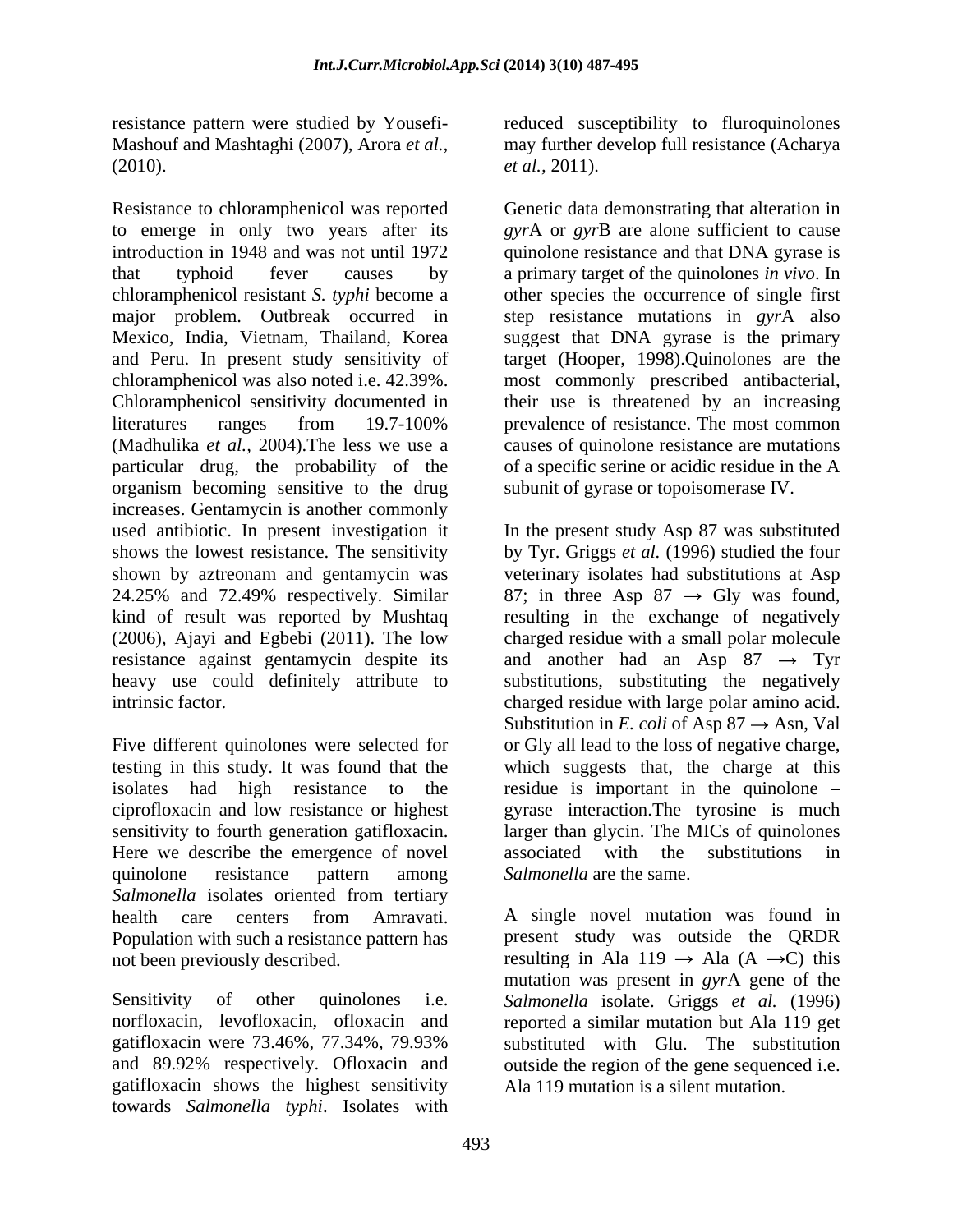In present study the sequence of quinolone resistance determining region of these gene 135–137. at codon corresponds to Val 73 and Tyr 86. One of which was associated with a mutation at Asp 87. One mutant selected had both *gyr*A mutation at codon 86 and 87. Single *gyr*A mutation was also found highly resistant *in vitro* selected mutants (Giraud *et* 

Whatever the molecular mechanism of Salmonella typhi infection. Drug, 45 resistance of such strains, the main concern (3): 119–124. is detection of such isolates in clinical Gil, R., Álvarez, J.L., Gomez, C., Álvaro, practice to prevent fluoroquinolone A., Gil, A. 2009. Epidemiology of treatment failures. Ciprofloxacin drug MICs should be determined for all *Salmonella typhi* isolates. There is also a clear need to re-evaluate the clinical breakpoints for this pathogen. The major mutation in QRDR Giraud E., Brisabois, A., Martel, J.L., region was due to Asp  $87 \rightarrow Tyr$  and was Chaslus-Dancia, E. 1999.

- Dumre, S.P., Adhikari, N., Kandel B. serovarparatyphi A: an emerging *Nepal Med. Coll. J.,* 13(3): 69–73.
- susceptibility of *Salmonella typhi* poultry and local birds in Ado-Ekiti,
- Alcaine, S.D., 2007. Antibiotic resistance of *Salmonella enterica* subtypes from New York State. M.S. Thesis,  $111-115$ .
- Arora, D., Gupta, P., Gill, G., Chawla, R., Singla R. 2010. Changing trends in the antibiograms of *Salmonella*

*Int. J. Pharm. Pharm. Sci.*, 2(3): 135–137.

- revealed that the presence of *gyr*Amutations Clinical and Laboratory Standards Institute *al.,* 1999). 19087-1898 USA. (CLSI). 2008. Performance standards for antimicrobial disk and dilution susceptibility tests for bacterial isolates from animals; Approved standard -3rd Ed., CLSI document M13 -A3. CLSI, Wayen, Pennsylvia
	- DuPont H.L., 1993. Quinolones in *Salmonella typhi* infection. *Drug,* 45  $(3): 119-124.$
	- typhoid and paratyphoid fever hospitalizations in Spain (1997– 2005). *Hum. Vaccines.,* 5(6): 420 424.
- predominant in the region. Comparative studies of mutations in **References** *vitro*- and *in vivo*- selected mutants Acharya, D., Bhatta, D.R., Malla, S., P. 2011. *Salmonella enteric* Giraud E., Brisabois, A., Martel, J.L.,<br>Chaslus-Dancia, E. 1999. animal isolates and experimental *in*  of *Salmonella* spp. suggest a counterselection of highly  $fluoroguinolone – resistant strains in$ the field. *Antimicrob. Agents Chemother., 43(9): 2131-2137.*
- cause of febrile illness in Nepal. Griggs, D.J., Gensberg, K., Piddock, L.J.V. Ajayi, A.O., Egbebi A.O. 2011. Antibiotic quinolone-resistant Salmonella<br>susceptibility of Salmonella typhi serotype isolated from humans and and *Klebsiella pneumonia* from 1996. Mutations in *gyrA*genes of quinolone-resistant *Salmonella* serotype isolated from humans and animals. *Antimicrob. Agents Chemother., 40(4): 1009-1013.* 
	- Ekiti-State, Nigeria. *Ann. Biol. Res.,* Hila N., Devolli, A., Puto, K., Mali, S., 2(3): 431 437. Brahimaj, Z., Peqini, E., Dervishi, A. transmission and molecular ecology entity resistance of Salmonella 2011. The dynamic of antimicrobial resistance of *Salmonella typhimurium*isolates. *J. IMAB,* 17: 111–115.
	- Cornella University, New York. Hooper, D.C., 1998. Bacterial Hooper, D.C., 1998. Bacterial topoisomerases, anti-toposisomerase, and anti-toposiomerase resistance. *Clin. Infect. Dis., 27: S54-S63.*
	- isolates in Nothern area of Punjab. Imberechts H., Hooghe, I.D., Bouchet, H.,